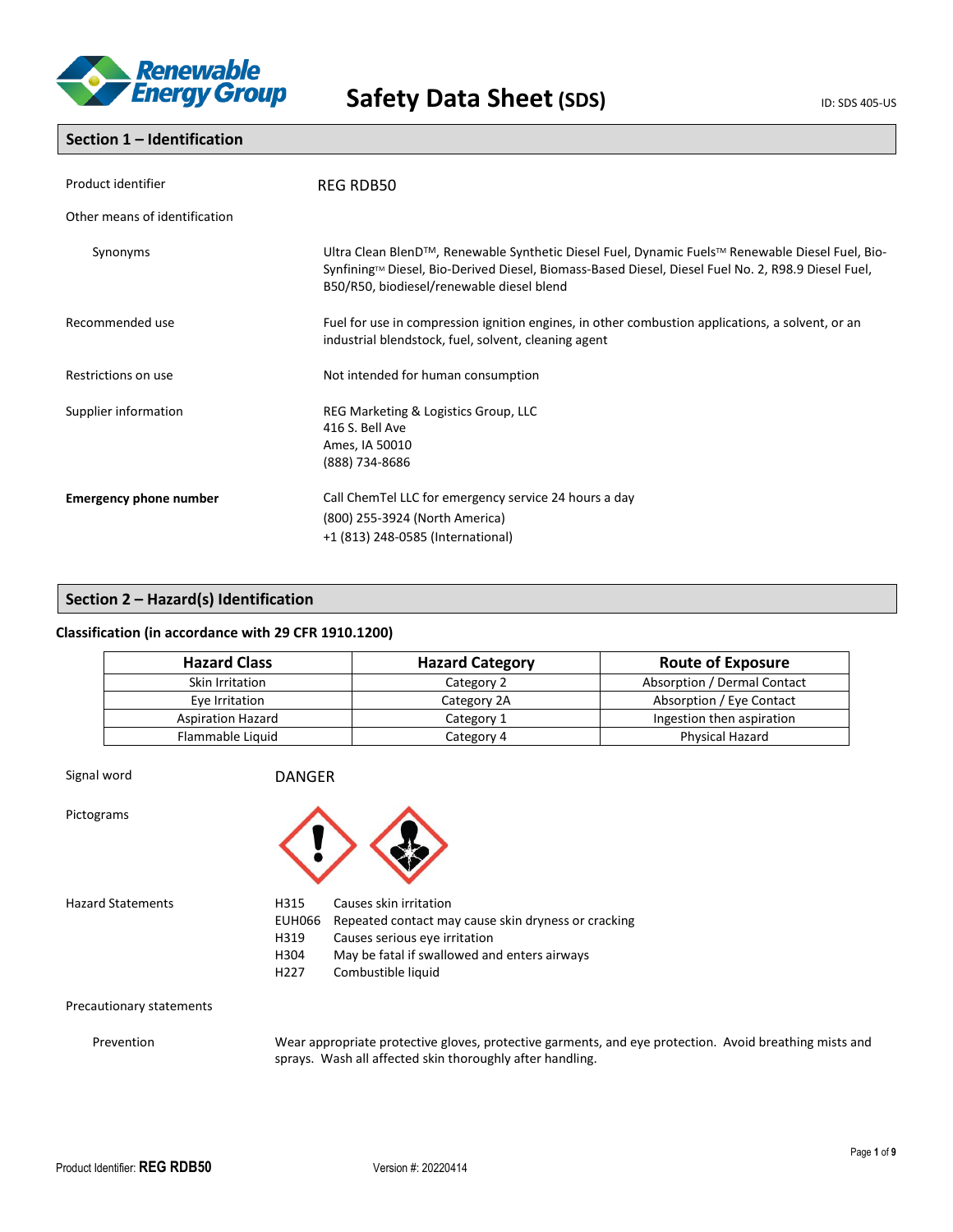

Keep container tightly closed. Keep away from heat, sparks, open flames, hot surfaces, and other potential ignition sources. Ground / bond container and receiving equipment and take precautionary measures against static discharge – including the use of non-sparking tools and explosion-proof equipment.

| Response                                                      | Do NOT induce vomiting. If swallowed: Immediately call a poison control center or physician. Take off<br>contaminated clothing immediately and wash it before reuse. If on skin, wash thoroughly with soap and<br>water. If skin irritation or rash occurs, get medical advice. If in eyes: Rinse cautiously with water for several<br>minutes. Remove contact lenses, if present and easy to do. Continue rinsing. If irritation persists: Get<br>medical attention. In case of fire, use dry chemical or foam extinguisher – NOT water stream. |
|---------------------------------------------------------------|--------------------------------------------------------------------------------------------------------------------------------------------------------------------------------------------------------------------------------------------------------------------------------------------------------------------------------------------------------------------------------------------------------------------------------------------------------------------------------------------------------------------------------------------------|
| Storage                                                       | Store in a tightly closed container in a cool well-ventilated area.                                                                                                                                                                                                                                                                                                                                                                                                                                                                              |
| Disposal                                                      | Dispose of contents/container in accordance with local, state, and federal regulations.                                                                                                                                                                                                                                                                                                                                                                                                                                                          |
| Hazards not otherwise specified                               | Static Accumulator (50 picosiemens or less). This product can accumulate static charge by flow or<br>agitation, and a static discharge could cause this product to ignite.                                                                                                                                                                                                                                                                                                                                                                       |
| Ingredient(s) with unknown<br>acute toxicity (if $\geq 1\%$ ) | This product is not classified based on testing of the mixture as a whole. Up to 100% of this mixture<br>contains ingredients of unknown acute toxicity.                                                                                                                                                                                                                                                                                                                                                                                         |

### **Section 3 – Composition / Information on Ingredients**

**Basic components** This product is a complex combination of hydrocarbons obtained by the hydrodeoxygenation and catalytic hydroisomerization of animal fats and vegetable oils followed by distillative fractionation. It consists mostly of branched and linear paraffins having carbon numbers ranging from  $C_9$  to  $C_{18}$ .

| <b>Chemical Name</b>                          | <b>Common Name &amp; Synonyms</b> | <b>CAS number</b> | % of product |
|-----------------------------------------------|-----------------------------------|-------------------|--------------|
| Fuels, diesel, C9-18-alkane branched & linear | Renewable Hydrocarbon Diesel, RD, | 1159170-26-9      | $20 - 80%$   |
|                                               | Renewable Diesel                  |                   |              |
| Fatty acids, C14-18 and C16-18-unsatd., Me    | Methyl esters, biodiesel          | 67762-26-9        | $20 - 80%$   |
| esters                                        |                                   |                   |              |
| Ultra low sulfur diesel                       | ULSD                              | 68476-30-2        | $< 2\%$      |

### **Section 4 – First-Aid Measures**

### First-aid measures for exposure

| Inhalation  | If breathing difficulties develop, move victim away from source of exposure and into fresh air. Seek<br>medical attention.                                                      |
|-------------|---------------------------------------------------------------------------------------------------------------------------------------------------------------------------------|
| <b>Skin</b> | Take off contaminated clothing immediately and wash it before reuse. If on skin, wash thoroughly with<br>soap and water. If skin irritation or rash occurs, get medical advice. |
| Eyes        | Rinse cautiously with water for several minutes. Remove contact lenses, if present and easy to do.<br>Continue rinsing. If irritation persists: Get medical attention.          |
| Ingestion   | Aspiration Hazard: Do NOT induce vomiting. If swallowed: Immediately call a poison control center or<br>physician.                                                              |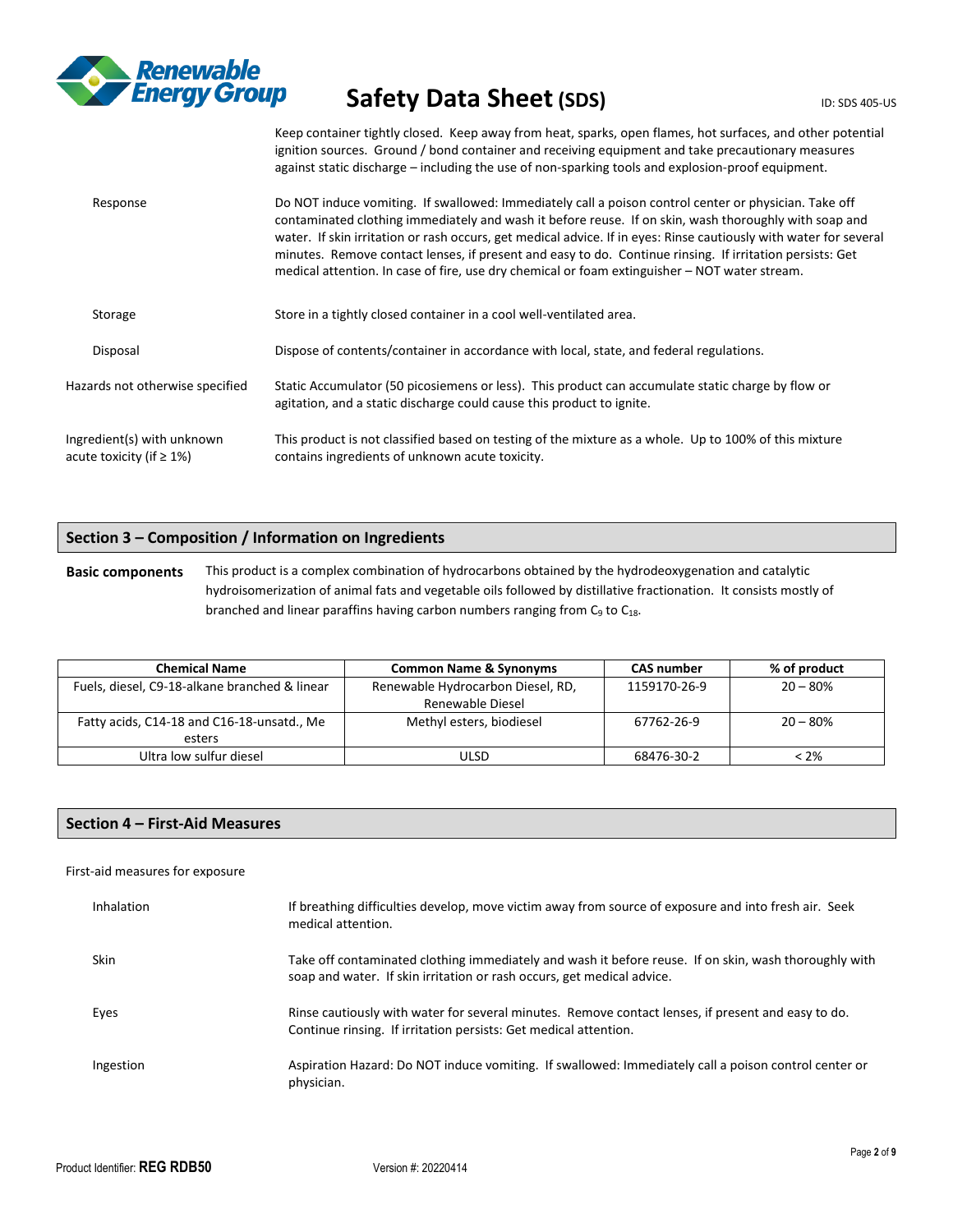

### Most important symptoms / effects

| Acute                                        | Aspiration into the lungs can cause fatal chemical pneumonitis. If ingestion has occurred, assume there<br>is a risk of aspiration into the lungs – especially if nausea or irritation occurs. |
|----------------------------------------------|------------------------------------------------------------------------------------------------------------------------------------------------------------------------------------------------|
| Delayed / Chronic                            | Repeated exposure may cause dryness and cracking of the skin.                                                                                                                                  |
| Indication of immediate medical<br>attention | Aspiration into the lungs can cause fatal chemical pneumonitis. Treat symptomatically and supportively.                                                                                        |
| Special treatment needed, if<br>necessary    | No information available.                                                                                                                                                                      |

### **Section 5 – Fire-Fighting Measures**

| Suitable extinguishing media                             | Firefighting foam, dry chemical, carbon dioxide, or other clean extinguishing agents (such as Halon or<br>Halotron). Water mist may be effective for extinguishing soaked oily materials if applied by<br>experienced fire-fighting personnel.                                                                                                                                                                                                                                                                                                                                                                       |
|----------------------------------------------------------|----------------------------------------------------------------------------------------------------------------------------------------------------------------------------------------------------------------------------------------------------------------------------------------------------------------------------------------------------------------------------------------------------------------------------------------------------------------------------------------------------------------------------------------------------------------------------------------------------------------------|
| Unsuitable extinguishing media                           | Do not use a solid water stream, as it may scatter and spread the fire.                                                                                                                                                                                                                                                                                                                                                                                                                                                                                                                                              |
| Specific hazards arising from the<br>chemical            | Static accumulator (50 picosiemens or less), unless performance additive has been added to mitigate<br>static accumulation. This product can accumulate static charge by flow or agitation, and a static<br>discharge could cause this product to ignite. This product can be ignited by heat, sparks, flames, or<br>other sources of ignition (e.g., static electricity, pilot lights, or mechanical/electrical equipment).<br>Heated liquid can release vapors that may readily form flammable mixtures at or above its flash<br>point. If container is not properly cooled, it can rupture in the heat of a fire. |
| Hazardous combustion products<br>include                 | Carbon monoxide, carbon dioxide, nitrogen oxides, and hydrocarbons.                                                                                                                                                                                                                                                                                                                                                                                                                                                                                                                                                  |
| Protective equipment and precautions<br>for firefighters | Incipient stage fires may be controlled with a portable fire extinguisher. For fires beyond the<br>incipient stage, evacuate all unnecessary personnel. Emergency responders in the immediate area<br>should wear standard firefighting protective equipment, including self-contained breathing apparatus<br>(SCBA) and full bunker gear. In case of external fires in proximity to storage containers, use water<br>spray to keep containers cool, if it can be done safely. Prevent runoff from entering streams, sewers,<br>storm drains, or drinking water supply.                                              |

### **Section 6 – Accidental Release Measures**

| Personal precautions, protective<br>equipment, and emergency procedures | Keep all sources of ignition away from spill / release. The use of explosion-proof equipment is<br>recommended. Wear protective garments, impervious oil resistant boots, protective nitrile gloves,<br>and safety glasses. If product has been heated, wear appropriate thermal and chemical protective<br>equipment. If splash is a risk, wear splash resistant goggles and face shield. Shut off source of spill, if<br>safe to do so. Contain spill to the smallest area possible. Isolate immediate hazard area and remove<br>all nonessential personnel. Prevent spilled product from entering streams, sewers, storm drains,<br>unauthorized treatment drainage systems, and natural waterways. Place dikes far ahead of the spill<br>for later recovery and disposal. Immediate cleanup of any spill is recommended. If material spills<br>into or upon any navigable waters and causes a film or sheen on the surface of the water,<br>immediately notify the National Response Center at 1-800-424-8802. |
|-------------------------------------------------------------------------|--------------------------------------------------------------------------------------------------------------------------------------------------------------------------------------------------------------------------------------------------------------------------------------------------------------------------------------------------------------------------------------------------------------------------------------------------------------------------------------------------------------------------------------------------------------------------------------------------------------------------------------------------------------------------------------------------------------------------------------------------------------------------------------------------------------------------------------------------------------------------------------------------------------------------------------------------------------------------------------------------------------------|
| Methods for containment and clean-up                                    |                                                                                                                                                                                                                                                                                                                                                                                                                                                                                                                                                                                                                                                                                                                                                                                                                                                                                                                                                                                                                    |
| Small spill / incidental release                                        | Small spills can be cleaned up with absorbent inert media (oil dri, sand, or earth), or absorbent pads.<br>Use soapy water or degreaser to remove oily residue from the affected area, then rinse area with                                                                                                                                                                                                                                                                                                                                                                                                                                                                                                                                                                                                                                                                                                                                                                                                        |
|                                                                         | Page 3 of                                                                                                                                                                                                                                                                                                                                                                                                                                                                                                                                                                                                                                                                                                                                                                                                                                                                                                                                                                                                          |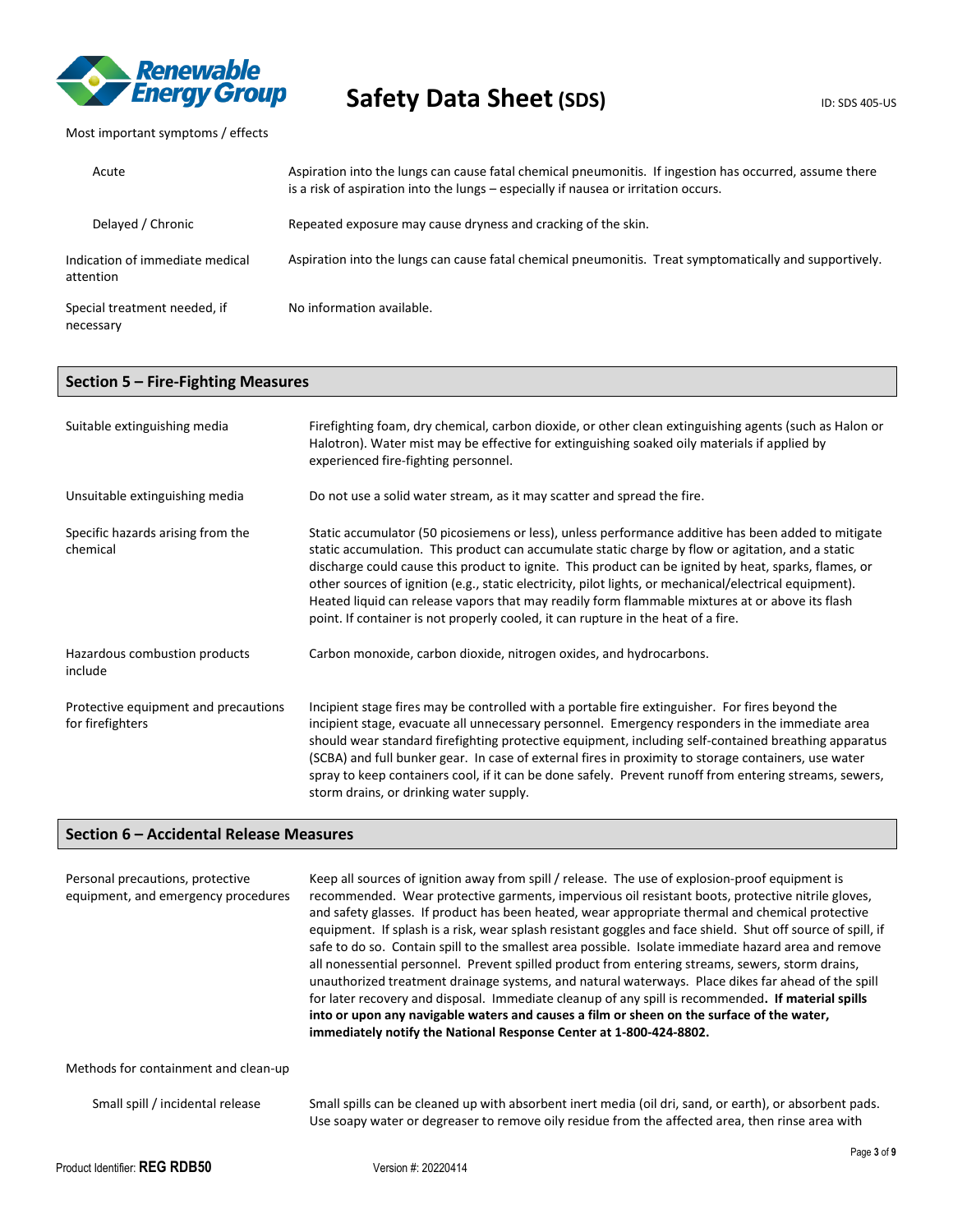

water. Place saturated materials in an appropriate oily waste container (metal can with a metal lid or an enclosed oily waste dumpster), and dispose of according to local, state, and federal regulations.

| Large spill / release | A spill remediation contractor with oil booms and skimmers may be needed for larger spills or spills<br>that come into contact with a waterway or sensitive wetland. Recover as much product as possible<br>by pumping it into totes or similar intermediate containers. Remove any remaining product with<br>absorbent inert media (oil dri, sand, or earth), or absorbent pads. Use soapy water or degreaser to<br>remove oily residue from the affected area, then rinse area with water. Place saturated materials in<br>an appropriate oily waste container (metal can with a metal lid or an enclosed oily waste dumpster),<br>and dispose of according to local, state, and federal regulations. |
|-----------------------|---------------------------------------------------------------------------------------------------------------------------------------------------------------------------------------------------------------------------------------------------------------------------------------------------------------------------------------------------------------------------------------------------------------------------------------------------------------------------------------------------------------------------------------------------------------------------------------------------------------------------------------------------------------------------------------------------------|
| Other information     | Materials saturated with this product, such as oily rags, used oil dri, soaked insulation pads, etc., may<br>spontaneously combust due to product decomposition in the presence of oxygen. Place all such<br>materials into appropriate oily waste containers (such as metal cans with metal lids or oily waste<br>dumpsters with lids), and dispose of according to local, state, and federal regulations.                                                                                                                                                                                                                                                                                             |

### **Section 7 – Handling and Storage**

| Precautions for safe handling                               | Open container slowly to relieve any pressure. When transferring product, use pipes, hoses, and<br>tanks that are electrically bonded and grounded to prevent the accumulation of static electricity.<br>This product can accumulate static charge by flow or agitation, and a static discharge could cause<br>ignition. Use explosion-proof electrical equipment (ventilation, lights, material handling, etc). Wash<br>thoroughly after handling and before eating, drinking or using toilet facilities. Do not wear<br>contaminated clothing or shoes. Keep contaminated clothing away from sources of ignition such as<br>sparks or open flames. |  |  |  |
|-------------------------------------------------------------|------------------------------------------------------------------------------------------------------------------------------------------------------------------------------------------------------------------------------------------------------------------------------------------------------------------------------------------------------------------------------------------------------------------------------------------------------------------------------------------------------------------------------------------------------------------------------------------------------------------------------------------------------|--|--|--|
|                                                             | "Empty" containers can retain residue that may be ignitable. Do not pressurize, cut, weld, braze,<br>solder, drill, grind, or expose such containers to heat, flame, sparks or other sources of ignition. All<br>containers should be disposed of in an environmentally safe manner and in accordance with<br>governmental regulations.                                                                                                                                                                                                                                                                                                              |  |  |  |
| Conditions for safe storage, including<br>incompatibilities | Use and store this material in cool, dry, well ventilated areas away from all sources of ignition.<br>Storage tanks should have an appropriate ventilation and pressure relief system. Store only in<br>approved containers, and keep them tightly closed. Keep away from strong oxidizing agents, strong<br>reducing agents, strong acids, and strong bases. Open containers should be carefully resealed and<br>kept upright to avoid leakage. Protect the container against physical damage.                                                                                                                                                      |  |  |  |

### **Section 8 – Exposure Controls / Personal Protection**

### Precautions for safe handling

### Component exposure limits

| Component                    | CAS#         | <b>OSHA PEL</b> | <b>ACGIH TLV</b>                    | Form               | Weight % |
|------------------------------|--------------|-----------------|-------------------------------------|--------------------|----------|
|                              |              |                 |                                     |                    |          |
| Fuels, diesel,               | 1159170-26-9 | None            | None                                | Liquid,            | 20-80%   |
| $C_{9-18}$                   |              |                 |                                     | Vapor or           |          |
|                              |              |                 |                                     | Aerosol            |          |
| Unsaturated<br>methyl esters | 67762-26-9   | None            | None                                | Liquid             | 20-80%   |
| Ultra low<br>sulfur diesel   | 68476-30-2   | None            | 100 mg/m <sup>3</sup><br><b>TWA</b> | Vapor &<br>Aerosol | < 2%     |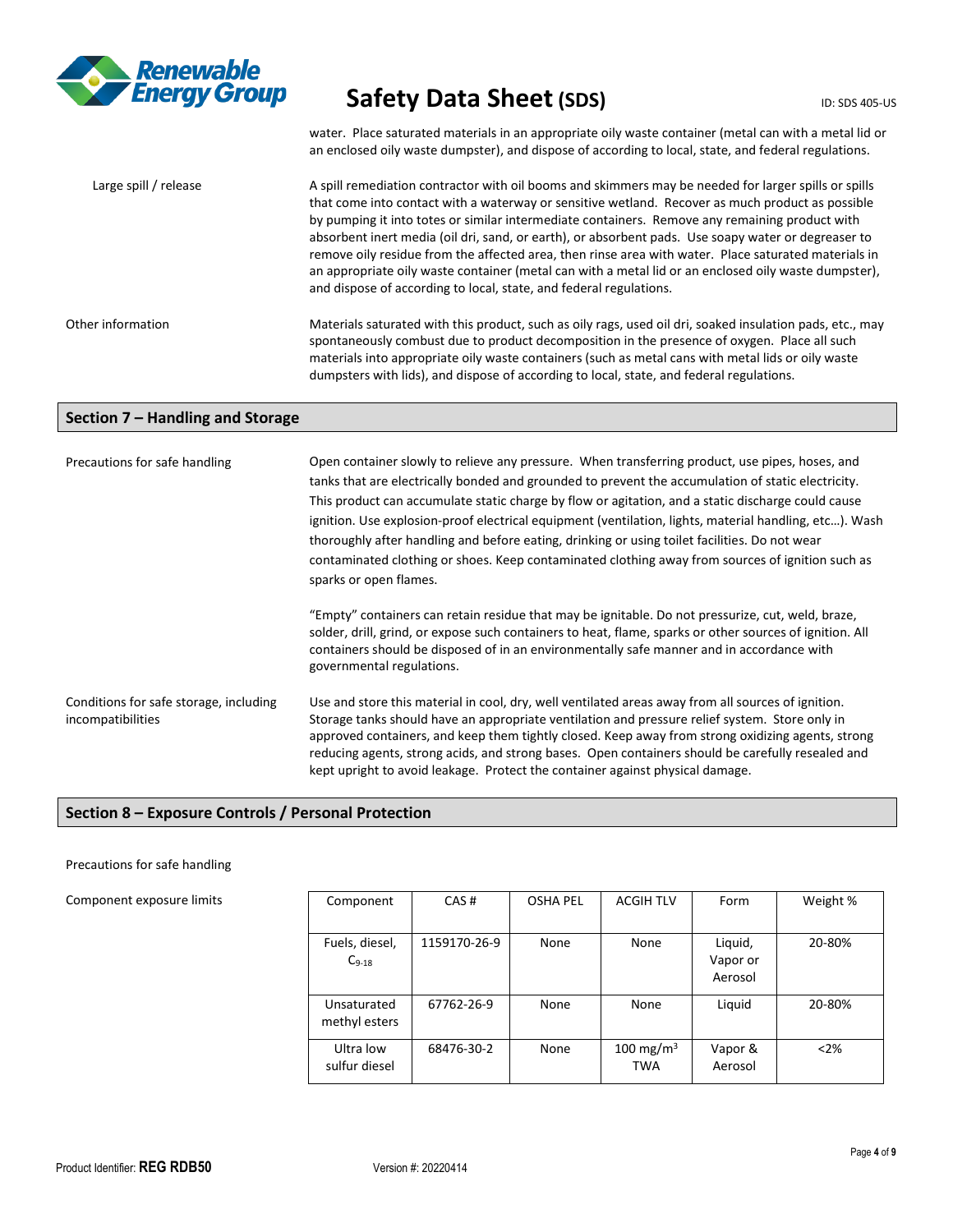

| Appropriate engineering controls      | Keep product enclosed in primary containment (hoses, pipes, tanks, etc.) to avoid contact with skin.<br>Handle in accordance with good industrial hygiene and safety practices.                                                                                                                                                                                                                                                                                                                                                                                                                                                                                                                                                                                                                                                                                                                                                                                                                                                                                                                                                                                                                                                                                                                                |
|---------------------------------------|----------------------------------------------------------------------------------------------------------------------------------------------------------------------------------------------------------------------------------------------------------------------------------------------------------------------------------------------------------------------------------------------------------------------------------------------------------------------------------------------------------------------------------------------------------------------------------------------------------------------------------------------------------------------------------------------------------------------------------------------------------------------------------------------------------------------------------------------------------------------------------------------------------------------------------------------------------------------------------------------------------------------------------------------------------------------------------------------------------------------------------------------------------------------------------------------------------------------------------------------------------------------------------------------------------------|
|                                       | The level of protection and types of controls necessary will vary depending upon potential exposure<br>conditions. Select controls based on a risk assessment of local circumstances. Appropriate measures<br>include: Use sealed systems as far as possible. Adequate ventilation to control airborne<br>concentrations below the exposure guidelines/limits. Local exhaust ventilation is recommended. Eye<br>washes and showers should be available for emergency use. Firewater monitors and deluge systems<br>are recommended. Always observe good personal hygiene measures, such as washing hands after<br>handling the material and before eating, drinking, and/or smoking. Routinely wash work clothing and<br>protective equipment to remove contaminants. Discard contaminated clothing and footwear that<br>cannot be cleaned. Practice good housekeeping. Define procedures for safe handling and<br>maintenance of controls. Educate and train workers in the hazards and control measures relevant to<br>normal activities associated with this product. Ensure appropriate selection, testing and maintenance<br>of equipment used to control exposure, e.g. personal protective equipment, local exhaust ventilation.<br>Do not ingest. If swallowed then seek immediate medical assistance. |
| Hygiene measures                      | Wash hands, forearms and face thoroughly after handling chemical products, before eating, smoking<br>and using the lavatory and at the end of the working period. Appropriate techniques should be used<br>to remove potentially contaminated clothing. Wash contaminated clothing before reusing. Ensure<br>that eyewash stations and safety showers are close to the workstation location.                                                                                                                                                                                                                                                                                                                                                                                                                                                                                                                                                                                                                                                                                                                                                                                                                                                                                                                   |
| <b>Individual Protection Measures</b> |                                                                                                                                                                                                                                                                                                                                                                                                                                                                                                                                                                                                                                                                                                                                                                                                                                                                                                                                                                                                                                                                                                                                                                                                                                                                                                                |
| Personal protective equipment         |                                                                                                                                                                                                                                                                                                                                                                                                                                                                                                                                                                                                                                                                                                                                                                                                                                                                                                                                                                                                                                                                                                                                                                                                                                                                                                                |
| Eyes / face                           | Chemical splash goggles are recommended. However, if a local risk assessment determines that<br>chemical splash goggles may not be required, safety glasses should be selected to provide adequate<br>eye protection. If splash potential exists, add the use of a face shield.                                                                                                                                                                                                                                                                                                                                                                                                                                                                                                                                                                                                                                                                                                                                                                                                                                                                                                                                                                                                                                |
| Skin                                  | Wear disposable nitrile gloves for incidental contact. For more substantial contact, wear thicker<br>nitrile or other similar oil-resistant gloves. Wear protective garments, such as a chemical apron,<br>chemical resistant coveralls, or chemical resistant coat and pants, along with impervious oil-resistant<br>boots. Remove soaked protective equipment, decontaminate with soapy water, and rinse thoroughly<br>before reuse. Note: product will cause natural rubbers to degrade at a very rapid rate. Such<br>protective equipment will need to be carefully inspected after decontamination to see if it is still in<br>serviceable condition. Any defective or worn out equipment should be immediately discarded.                                                                                                                                                                                                                                                                                                                                                                                                                                                                                                                                                                                |
| Respiratory                           | No exposure limits are available for this product as a mixture, but appropriate organic vapor or<br>supplied air respiratory protection may be worn if irritation or discomfort is experienced. Where<br>required, respiratory protection must be provided and used in accordance with all local, state, and<br>federal regulations.                                                                                                                                                                                                                                                                                                                                                                                                                                                                                                                                                                                                                                                                                                                                                                                                                                                                                                                                                                           |

### **Section 9 – Physical and Chemical Properties**

| <b>Appearance - Physical State:</b> | Liquid                    | <b>Appearance - Color:</b>         | Clear to yellow/green tint (May also<br>be colored red - if sold for off road use) |  |
|-------------------------------------|---------------------------|------------------------------------|------------------------------------------------------------------------------------|--|
| Odor:                               | Odorless to mild paraffin | <b>Odor Threshold:</b>             | No information available                                                           |  |
| pH:                                 | No information available  | <b>Melting/Freezing Point:</b>     | No information available                                                           |  |
| <b>Boiling Point/Range:</b>         | 150-360 °C (302-680 °F)   | <b>Flash Point:</b>                | >60 °C (>140 °F)                                                                   |  |
| <b>Evaporation Rate:</b>            | No information available  | Flammability (solid/gas):          | No information available                                                           |  |
| LFL:                                | 0.6%                      | UFL:                               | 4.7%                                                                               |  |
| <b>Vapor Pressure:</b>              | <0.3 mmHg @ 20 °C         | <b>Vapor Density:</b>              | $>1$ (air=1)                                                                       |  |
| Relative Density @ 15 °C:           | $0.77 - 0.90$ g/ml        | <b>Volatile Organic Compounds:</b> | No information available                                                           |  |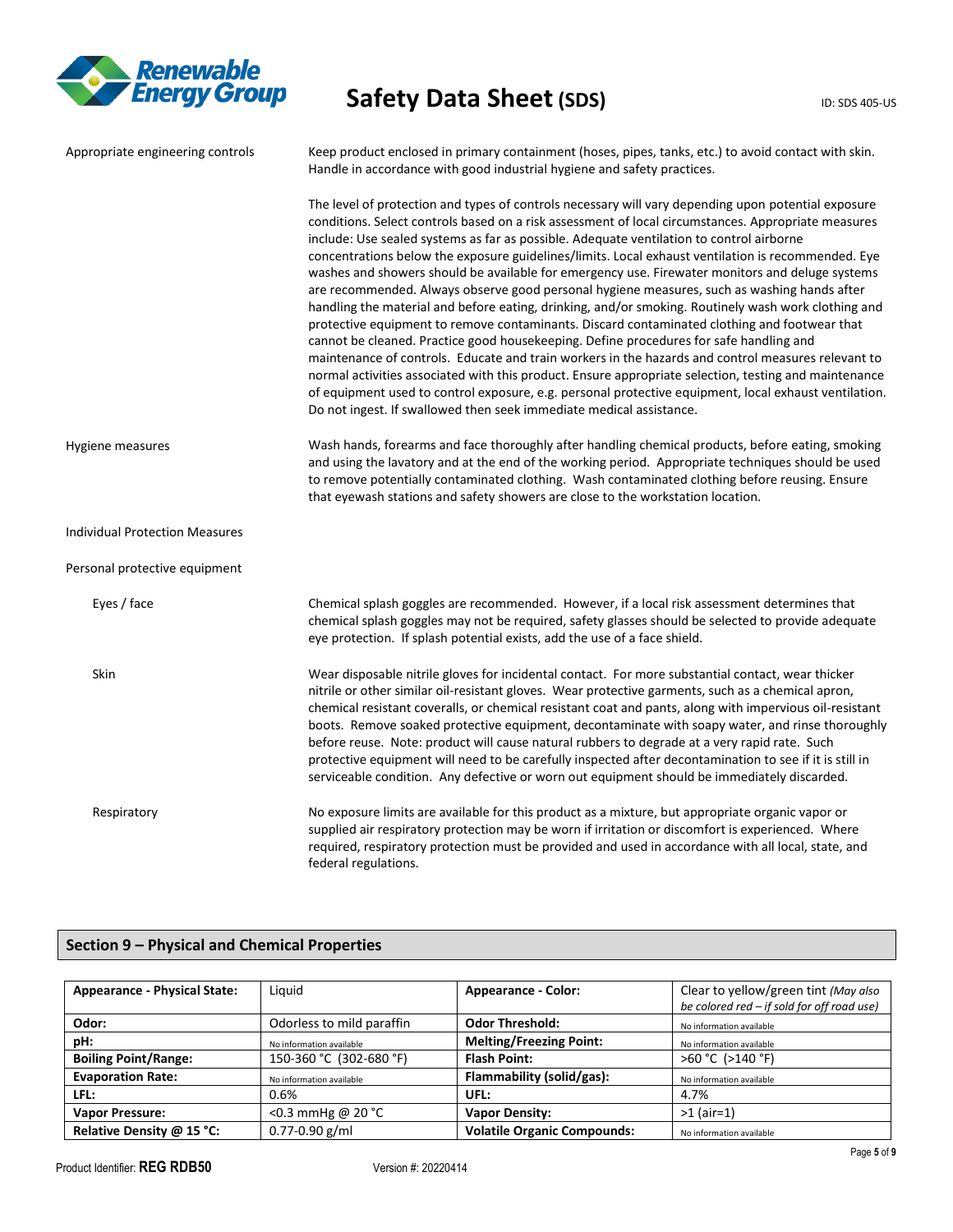

| Solubility $(H20)$ :        | Insoluble                | Solubility (other):                       | No information available |
|-----------------------------|--------------------------|-------------------------------------------|--------------------------|
| <b>Auto Ignition Temp.:</b> | No information available | <b>Decomposition Temp.:</b>               | No information available |
| Viscosity (at 40°C):        | $1.9 - 4.5$ cP           | Partition coefficient (n-octanol/water) : | No information available |

| Section 10 - Stability and Reactivity |                                                                                                                                                                                                                                   |  |
|---------------------------------------|-----------------------------------------------------------------------------------------------------------------------------------------------------------------------------------------------------------------------------------|--|
| Reactivity                            | When handled and stored appropriately, no dangerous reactions are known.                                                                                                                                                          |  |
| Chemical stability                    | Stable in closed containers at room temperature under normal storage and handling conditions.<br>Hazardous polymerization will not occur.                                                                                         |  |
| Possibility of hazardous reactions    | When handled and stored appropriately, no dangerous reactions are known.                                                                                                                                                          |  |
|                                       | If product is heated beyond its flash point, vapors can cause a flash fire.                                                                                                                                                       |  |
|                                       | See Sections 5 and 6 regarding spontaneous combustion of product-saturated absorbent materials.                                                                                                                                   |  |
| Conditions to avoid                   | Ignition sources, accumulation of static electricity, heating product to its flash point, or allowing the<br>product to cool below its melting point (otherwise it may solidify and not be transferable until it is<br>reheated). |  |
| Incompatible materials                | Keep away from strong oxidizing agents, strong reducing agents, strong acids, and strong bases.                                                                                                                                   |  |
| Hazardous decomposition products      | Carbon monoxides, carbon dioxide, nitrogen oxides, hydrocarbons, water vapor.                                                                                                                                                     |  |

### **Section 11 – Toxicological Information**

| Likely routes of exposure<br>Absorption, ingestion, and inhalation. |                                                                                                                        |
|---------------------------------------------------------------------|------------------------------------------------------------------------------------------------------------------------|
| Symptoms                                                            |                                                                                                                        |
| Inhalation                                                          | Coughing or irritation (vapor, mist, or aerosols).                                                                     |
| Ingestion                                                           | Nausea, vomiting, or feeling unwell.                                                                                   |
| Skin contact                                                        | Redness, or irritation.                                                                                                |
| Eye contact                                                         | Redness or irritation and tearing.                                                                                     |
| Acute toxicity                                                      |                                                                                                                        |
| Oral                                                                | No information available.                                                                                              |
| Dermal                                                              | No information available.                                                                                              |
| Inhalation                                                          | No information available.                                                                                              |
| Skin corrosion / irritation                                         | No testing was available. However, prolonged or repeated skin contact may irritate the skin and<br>produce dermatitis. |
| Serious eye damage / eye irritation                                 | No testing was available. However, oil mist may irritate the eyes.                                                     |
| Sensitization (Respiratory or Skin)                                 | No information available.                                                                                              |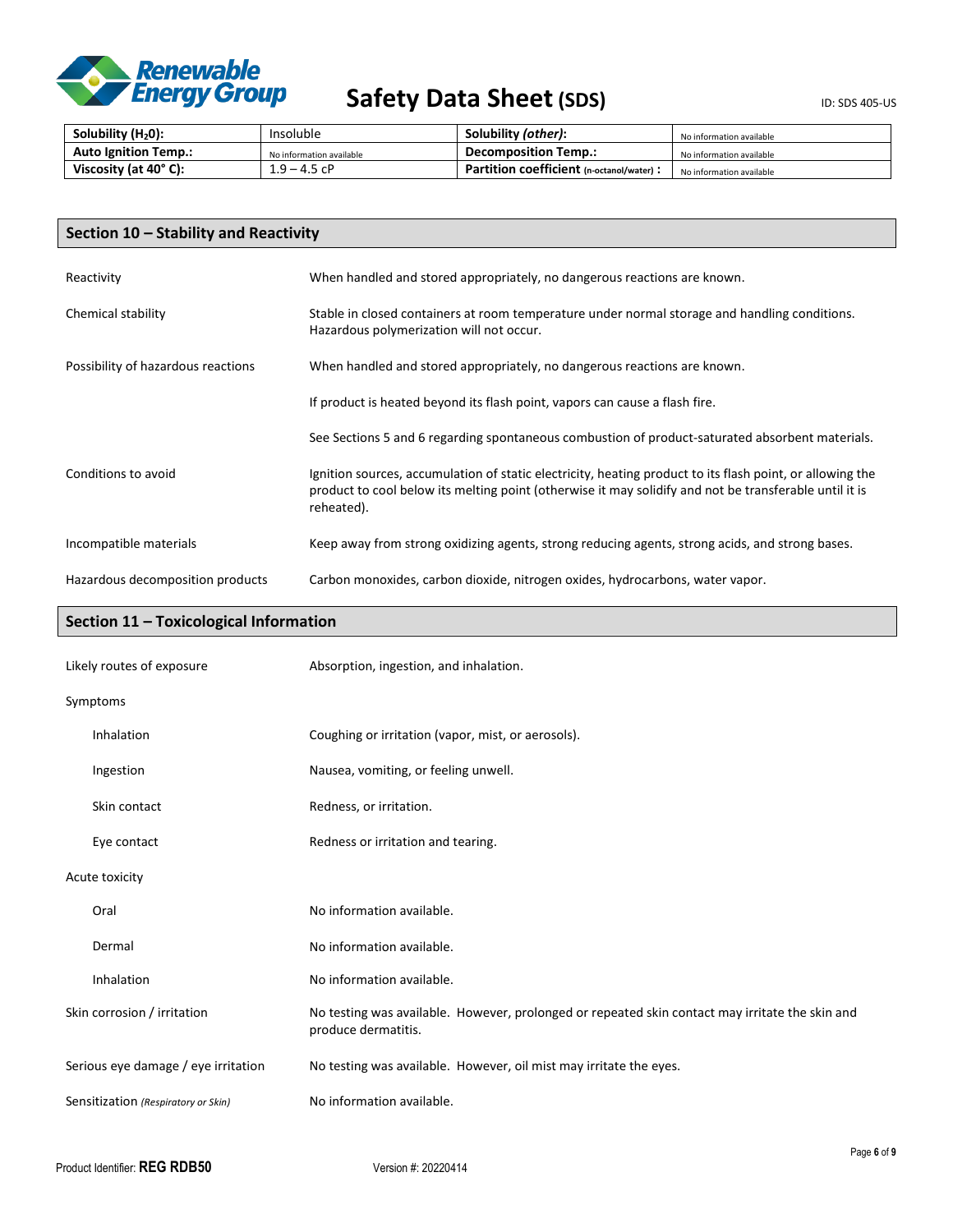

# Safety Data Sheet (SDS) **Safety** Data Sheet (SDS)

| Germ cell mutagenicity                | No information available.                                                                                                                                           |
|---------------------------------------|---------------------------------------------------------------------------------------------------------------------------------------------------------------------|
| Carcinogenicity                       | No information available.                                                                                                                                           |
| Component carcinogenicity             | No information was available for the listed components of this product. However, IARC, NTP, and<br>NIOSH list diesel exhaust particulates as a possible carcinogen. |
| Reproductive / developmental toxicity | No information available.                                                                                                                                           |
| Specific target organ toxicity        | No information available.                                                                                                                                           |
| Single exposure                       | No information available.                                                                                                                                           |
| Repeated exposure                     | No information available.                                                                                                                                           |
| Aspiration hazard                     | Due to kinematic viscosity below 5.0 cSt, OSHA regulations state this product may be fatal if it is<br>swallowed and then enters the airways.                       |

### **Section 12 – Ecological Information**

### Acute ecotoxicity - short-term exposure

| Fish                          | No information available. |
|-------------------------------|---------------------------|
| Invertebrates                 | No information available. |
| Algae                         | No information available. |
| Persistence and degradability | No information available. |
| Bioaccumulative potential     | No information available. |
| Mobility in soil              | No information available. |
| Other adverse effects         | No information available. |

### **Section 13 – Disposal Considerations**

| Disposal (waste / unwanted product) | If the material is spilled to soil or water, characteristic testing of the contaminated materials is<br>recommended. Further, this material, once it becomes a waste, may be subject to the land disposal<br>restrictions in 40 CFR 268.40 and may require treatment prior to disposal to meet specific standards.<br>Consult federal, state and local regulations to ensure they are followed. |
|-------------------------------------|-------------------------------------------------------------------------------------------------------------------------------------------------------------------------------------------------------------------------------------------------------------------------------------------------------------------------------------------------------------------------------------------------|
| Disposal (containers with residue)  | Container contents should be completely used and containers should be emptied prior to discarding.<br>Containers must be disposed in compliance with federal, state, and local regulations. To assure<br>proper disposal of empty containers, consult federal, state and local regulations and disposal<br>authorities.                                                                         |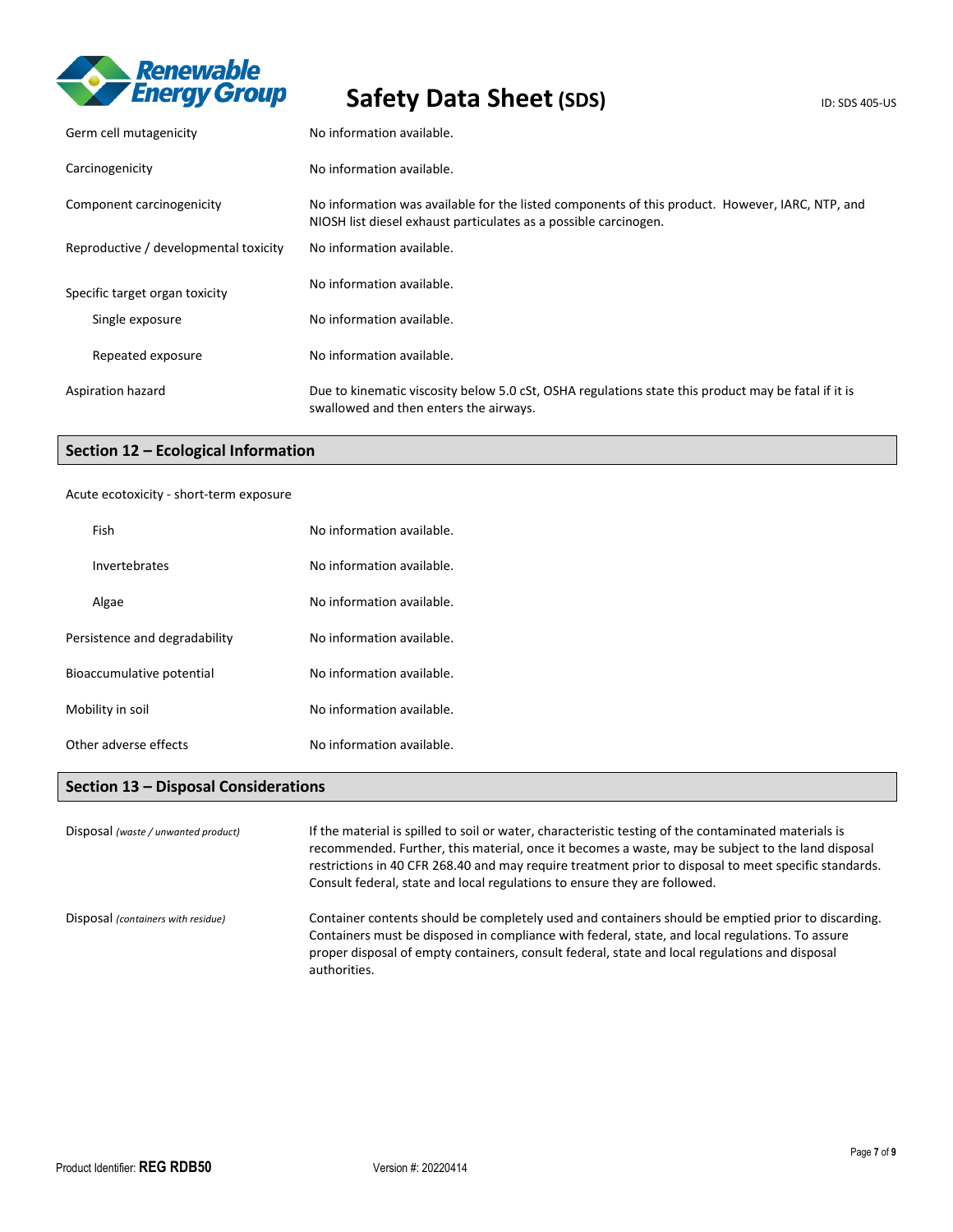

### **Section 14 – Transport Information**

|                                                | <b>International</b>                                                             | <b>Domestic</b>                                                                                                                       |  |
|------------------------------------------------|----------------------------------------------------------------------------------|---------------------------------------------------------------------------------------------------------------------------------------|--|
| <b>ID Number</b>                               | <b>UN1202</b>                                                                    | NA1993                                                                                                                                |  |
| Proper Shipping Name                           | Diesel fuel                                                                      | Diesel fuel                                                                                                                           |  |
| <b>Transport Hazard Class</b>                  | 3                                                                                | Combustible (bulk only)                                                                                                               |  |
| Packing Group                                  | III                                                                              | $\mathbf{III}$                                                                                                                        |  |
| Placard                                        | Flammable Liquid                                                                 | Combustible                                                                                                                           |  |
| <b>Marine Pollutant</b>                        | N <sub>0</sub>                                                                   | <b>No</b>                                                                                                                             |  |
| <b>Transport in Bulk Requirements</b>          | 242 (see 49 CFR §173.242)                                                        | 241 (see 49 CFR §173.241)                                                                                                             |  |
| <b>Special Transportation Provisions</b>       | 144, B1, IB3, T2, TP1                                                            | 144, B1, IB3, T4, TP1, TP29                                                                                                           |  |
| <b>Special Note</b>                            | This material may be reclassified as a<br>combustible liquid (49 CFR 173.120(b)) | Combustible placard (bulk only). 49CFR<br>172.504(f)(2) allows the use of the flammable<br>placard for cargo tanks or portable tanks. |  |
| Shipping Label                                 | <b>FLAMMABLE LIQUID</b>                                                          | *Not required for containers under $\leq$ 119 gallons.<br>>119 gallons, see below.                                                    |  |
| Placard<br>(Shipment by truck or rail in bulk) |                                                                                  | 993<br>993<br>OR<br>3                                                                                                                 |  |

### **Section 15 – Regulatory Information**

### **Inventory Listings**

| DSL         | $\boxtimes$ Listed $\Box$ Exempt |
|-------------|----------------------------------|
| <b>TSCA</b> | $\boxtimes$ Listed $□$ Exempt    |

### **U.S. Federal Regulations**

**CERCLA**: This material, as supplied, does contain some substances regulated as hazardous substances under the Comprehensive Environmental Response Compensation and Liability Act (CERCLA) (40 CFR 302) or the Superfund Amendments and Reauthorization Act (SARA) (40 CFR 355). Although there is a "petroleum exclusion" clause which exempts crude oil (along with fractions of crude oil and products – both finished and intermediate) from the CERCLA 103 reporting requirements, there may be specific reporting requirements at the local, regional, or state level pertaining to releases of this material.

**Clean Water Act:** This product does not contain any chemicals regulated as toxic pollutants pursuant to the Clean Water Act (40 CFR 401.15) when used as recommended.